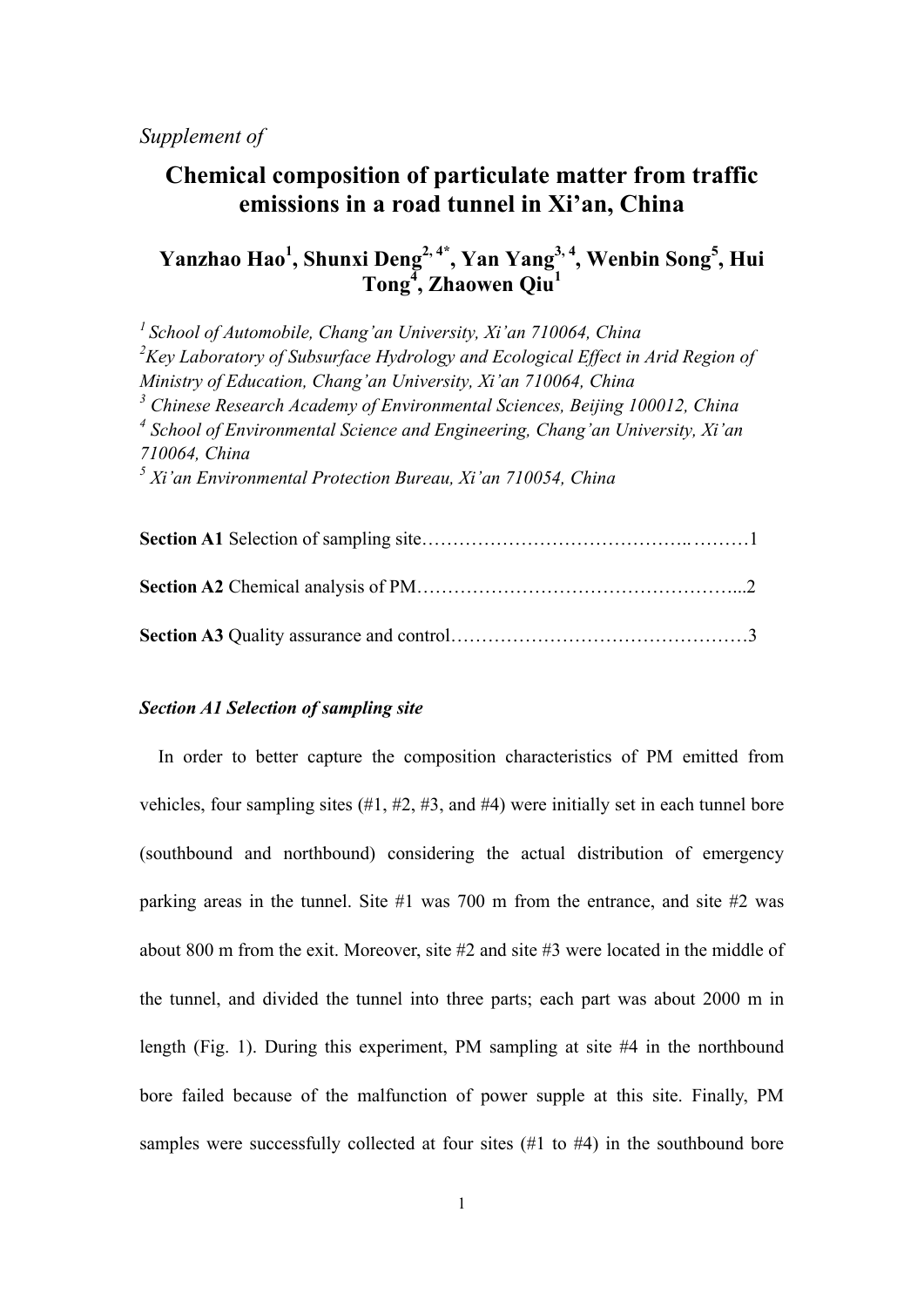and three sites  $(\#1 \text{ to } \#3)$  in the northbound bore.

### *Section A2 Chemical analysis of PM*

The contents of organic carbon (OC) and elemental carbon (EC) were analyzed by a model-4L semi-continuous aerosol carbon analyzer (Sunset Laboratory Inc.). The NOISH thermal-optical transmission (TOT) method was adopted for carbon analysis. Samples on a  $1.5 \text{ cm}^2$  piece of quartz-filter were heated in a non-oxidizing environment (He), allowing OC to thermally decompose into organic compounds. The samples were subsequently heated in an oxidizing environment (He and  $O_2$ ), allowing EC to thermally decompose into gaseous oxides. All the decomposed products were converted into  $CO<sub>2</sub>$  in the oxidation furnace  $(MnO<sub>2</sub>)$  and measured by the non-dispersive infrared detection system (NDIR), with a detection limit of 0.05μg  $\text{cm}^{-2}$ .

For water-soluble ions, half of each quartz-filter was cut into several small pieces and poured into a polyethylene vial with 20 mL of deionized water. The vials were placed in an ultrasonic water bath and shaken for 20 min at 40 °C to extract the ionic compounds. Then, the extracts were filtered with a 0.22-um microporous membrane for further analysis.

For trace elements, the Epsilon-5 X-ray fluorescence spectrometer (PANalytical Inc.) was operated at an excitation voltage of 100 kV and maximum power of 600 W, using a PAN 32 germanium detector. In order to detect various elemental species, this instrument can automatically adjust the tube current in the range of 0.5–24 mA.